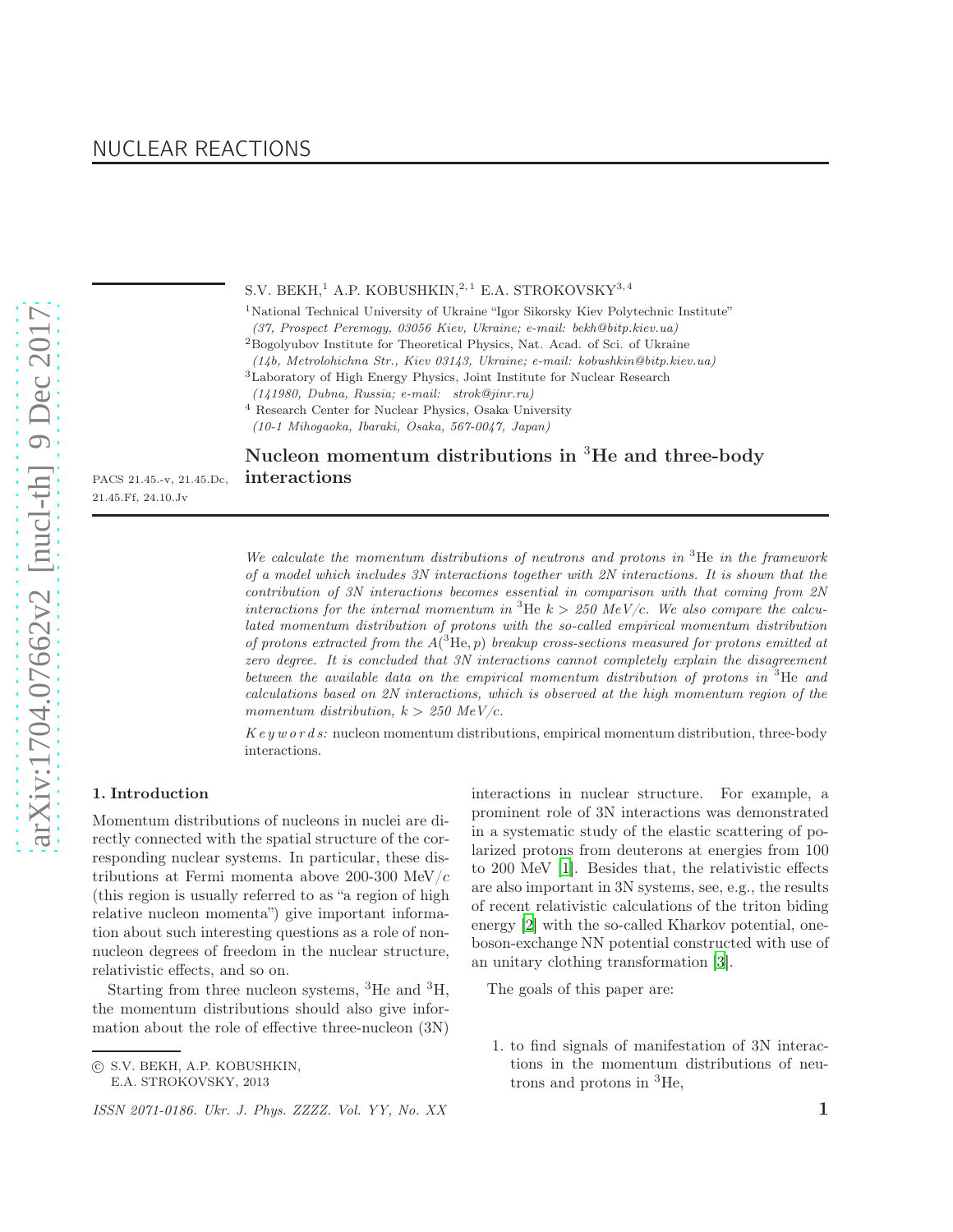- 2. to compare theoretical results, coming from known models for 2N+3N interactions, with existing experimental data,
- 3. to indicate what region of relative nuclear momenta should be looked for manifestations of non-nucleonic degrees of freedom in the nuclear structure.

The paper is organized in the following way. We start, in Section [2,](#page-1-0) with a short overview of the operator form of a three nucleon bound state, which is a basic point for further calculations. In Section [3,](#page-2-0) the momentum distribution of neutrons in <sup>3</sup>He is calculated within a model, which takes into account 3N interactions together with the standard 2N interactions.

In Section [4,](#page-4-0) the momentum distribution of protons in <sup>3</sup>He is calculated in the framework of a similar model. The calculated proton momentum distribution is compared with existing experimental data in Section [5,](#page-5-0) namely: in Subsection [5.](#page-5-0)1, we discuss the definition and a procedure of extraction of the socalled "empirical momentum distribution" of protons in <sup>3</sup>He from the  $A(^{3}He, p)$  breakup cross-sections [\[4](#page-7-3)], when the proton-spectator was emitted at  $0^{\circ}$ ; in Subsection [5.](#page-5-0)2, the empirical momentum distribution is compared with the results of our calculations, as well as with calculations without explicit inclusion of 3N interactions. Conclusions are given in Section [6.](#page-6-0)

## <span id="page-1-0"></span>2. Operator form of three nucleon bound state

There are few known approaches to describe a three nucleon (3N) wave function: a partial wave decomposition (see, e.g., Ref. [\[5](#page-7-4)]), tensor representations [\[6](#page-7-5)[–8](#page-7-6)], and an operator form [\[9](#page-7-7)]. In this paper we use the last one.

In 1942 E. Gerjuoy and J. Schwinger introduced an operator form for three- and four-nucleon states [\[9](#page-7-7)], which was a generalization of an operator form of the deuteron state elaborated earlier by W. Rarita and J. Schwinger [\[10\]](#page-7-8). In the case of a 3N nucleon state, this approach expresses the general spin structure of a 3N system in terms of nine operator forms acting on the special spin state, where nucleons 1 and 2 have the total spin  $s = 0$  and nucleon 3 carries out the spin <span id="page-1-1"></span>of the 3N system:

$$
|\nu\rangle = \frac{1}{\sqrt{2}} \left( |+- \operatorname{sign} \nu\rangle - |-+ \operatorname{sign} \nu\rangle \right). \tag{1}
$$

In Eq. [\(1\)](#page-1-1)  $\nu$  is the magnetic quantum number of the 3N system and

 $|\text{sign } m_1 \text{ sign } m_2 \text{ sign } m_3\rangle$ 

is a spin wave function of three nucleons with magnetic quantum numbers  $m_1$ ,  $m_2$ , and  $m_3$ .

The operator form does not employ the isospin formalism, and the nucleons are labelled as follows:

$$
N_1 = N_2 = p
$$
 and  $N_3 = n$  - for <sup>3</sup>He,  
\n $N_1 = N_2 = n$  and  $N_3 = p$  - for <sup>3</sup>H.

The relations between approaches, which employ (or do not employ) the isospin formalism, as well as advantages of the latter ones, were discussed in Refs. [\[11,](#page-7-9) [12\]](#page-7-10).

It was mentioned in Ref. [\[13\]](#page-7-11), that the ninth spin structure of the operator form of a 3N system is redundant and we, following to Ref. [\[13](#page-7-11)], omit this component.

Finally, the 3N bound state wave function is given by

$$
\Psi_{\nu}(\mathbf{p}, \mathbf{q}) = \sum_{i=1}^{8} \phi_i(p, q, x) |i, \nu\rangle, \qquad (2)
$$

where  $|i, \nu\rangle$  are the spin wave functions defined below (see, Eqs.  $(4)$ ), **p** and **q** are the Jacobi momenta

$$
p_1 = \frac{1}{3}P - \frac{1}{2}q + p, \quad p_2 = \frac{1}{3}P - \frac{1}{2}q - p, p_3 = \frac{1}{3}P + q.
$$
 (3)

Here,  $\mathbf{p}_1$ ,  $\mathbf{p}_2$ , and  $\mathbf{p}_3$  are the momenta of the nucleons, and **P** is the momentum of the nucleus;  $x = \cos \kappa$ ( $\kappa$  is the angle between the vectors **p** and **q**), and  $\phi_i(p,q,x)$  are scalar functions. The scalar functions  $\phi_i(p,q,x)$  have been calculated in Ref. [\[13\]](#page-7-11) for two modern potentials: the 2N potential AV18 [\[14\]](#page-7-12) with the 3N potential Urbana-IX  $[15]$   $(AV18+U9)$  and the 2N potential CD-Bonn [\[16](#page-7-14)] with the 3N potential Tucson-Melbourne [\[17](#page-7-15)] (CDBN+TM). The functions  $\phi_i(p,q,x)$  are tabulated on a 3-dimensional grid  $(x, q, p)$  and can be downloaded from site [\[18\]](#page-7-16).

2 *ISSN 2071-0186. Ukr. J. Phys. ZZZZ. Vol. YY, No. XX*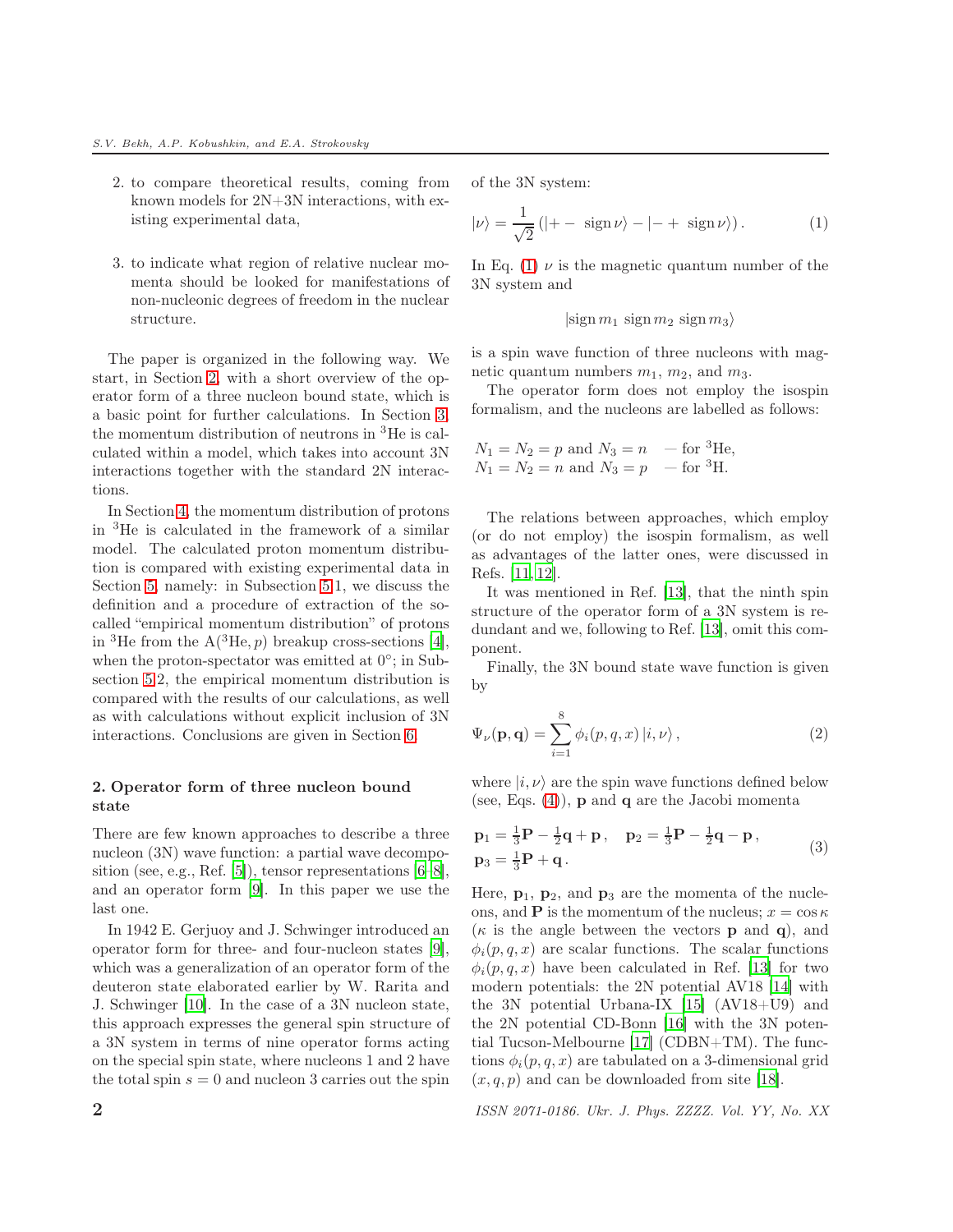The spin structures are given as follows:

$$
|1\nu\rangle = |\nu\rangle, \quad |2\nu\rangle = \sqrt{\frac{1}{3}} (\sigma(12) \cdot \sigma(3)) |\nu\rangle,
$$
  
\n
$$
|3\nu\rangle = -i \sqrt{\frac{3}{2}} (\sigma(3) \cdot (\hat{p} \times \hat{q})) |\nu\rangle,
$$
  
\n
$$
|4\nu\rangle = \sqrt{\frac{1}{2}} [i\sigma(12) + (\sigma(12) \times \sigma(3))] \cdot (\hat{p} \times \hat{q}) \times |\nu\rangle,
$$
  
\n
$$
|5\nu\rangle = [-i\sigma(12) + \frac{1}{2} (\sigma(12) \times \sigma(3))] \cdot (\hat{p} \times \hat{q}) \times |\nu\rangle,
$$
  
\n
$$
|6\nu\rangle = \sqrt{\frac{3}{2}} [(\sigma(12) \cdot \hat{p}) (\sigma(3) \cdot \hat{p}) - \frac{1}{3} (\sigma(12) \cdot \sigma(3))] \times |\nu\rangle,
$$
  
\n
$$
|7\nu\rangle = \sqrt{\frac{3}{2}} [(\sigma(12) \cdot \hat{q}) (\sigma(3) \cdot \hat{q}) - \frac{1}{3} (\sigma(12) \cdot \sigma(3))] \times |\nu\rangle,
$$
  
\n
$$
|8\nu\rangle = \frac{3}{2\sqrt{5}} [(\sigma(12) \cdot \hat{q}) (\sigma(3) \cdot \hat{p}) \times |\nu\rangle,
$$
  
\n
$$
|6\nu\rangle = \frac{3}{2\sqrt{5}} [(\sigma(12) \cdot \hat{q}) (\sigma(3) \cdot \hat{p}) \times |\nu\rangle,
$$
  
\n
$$
|6\nu\rangle = \frac{3}{2\sqrt{5}} [(\sigma(12) \cdot \hat{q}) (\sigma(3) \cdot \hat{p}) \times |\nu\rangle,
$$
  
\n
$$
|6\nu\rangle = \frac{3}{2\sqrt{5}} [(\sigma(12) \cdot \hat{q}) (\sigma(3) \cdot \hat{p}) \times |\nu\rangle,
$$
  
\n
$$
|1\rangle = \sqrt{\frac{3}{2}} [(\sigma(12) \cdot \hat{q}) (\sigma(3) \cdot \hat{q}) - \frac{2}{3} (\hat{p} \cdot \hat{q}) (\sigma(12) \cdot \sigma(3))] |\nu\rangle,
$$
  
\n
$$
|1\rangle = |\nu
$$

where  $\hat{\mathbf{q}} = \mathbf{q}/|\mathbf{q}|, \hat{\mathbf{p}} = \mathbf{p}/|\mathbf{p}|,$  and

$$
\boldsymbol{\sigma}(12) = \frac{1}{2} [\boldsymbol{\sigma}(1) - \boldsymbol{\sigma}(2)]; \tag{5}
$$

 $\sigma(i)$  are the Pauli matrices of *i*-th nucleon.

The normalization of the wave function is given by

<span id="page-2-3"></span>
$$
\int d^3q d^3p |\Psi_{\nu}(\mathbf{p}, \mathbf{q})|^2
$$
  
=  $8\pi^2 \int_{-1}^1 dx \int_0^\infty dq q^2 \int_0^\infty dp p^2$   
 $\times \left[ \sum_{i=1}^8 \langle i\nu | i\nu \rangle \phi_i^2(p, q, x) \right]$  (6)  
+  $2 \sum_{i \neq j} \langle i\nu | j\nu \rangle \phi_i(p, q, x) \phi_j(p, q, x) \right] = 1.$ 

Overlaps of the spin structures are given in Table [1.](#page-2-2)

Note that the contributions of  $\phi_3(p,q,x)$ ,  $\phi_4(p,q,x)$ , and  $\phi_5(p,q,x)$  to the normalization relation [\(6\)](#page-2-3) are of order of  $\sim 0.05\%$  and we ignore these components of the trinucleon wave function in Table [1,](#page-2-2) as well as in the subsequent calculations.

We have found that the results of numerical calculations, published in Refs. [\[13,](#page-7-11) [18\]](#page-7-16), are represented on the 3-dimensional grid  $(p, q, x)$  which is not "dense" enough for needs of our calculations.

*ISSN 2071-0186. Ukr. J. Phys. ZZZZ. Vol. YY, No. XX* 3

<span id="page-2-1"></span>*Table 1.* Overlaps of the spin structures  $\langle i\nu|i\nu\rangle$ . Only nonvanishing overlaps are presented.

<span id="page-2-2"></span>

| i | Ĵ           | $\langle i\nu j\nu\rangle$ | $\overline{i}$<br>j | $\langle i\nu   j\nu \rangle$                                  |
|---|-------------|----------------------------|---------------------|----------------------------------------------------------------|
|   | $1\,$ $1\,$ |                            | $6\,$ $8\,$         | $\frac{6}{5}x$                                                 |
|   | 221         |                            | $7\,$ $7\,$         |                                                                |
|   | 6 6 1       |                            | $7\,$ $8\,$         | $\frac{6}{5}x$                                                 |
|   |             |                            |                     | 6 7 $\frac{1}{2}(3x^2-1)$ 8 8 $\frac{9}{10}(1+\frac{1}{3}x^2)$ |

Therefore we expanded the scalar functions  $\phi_i(p,q,x)$  at fixed p and q in series in terms of the Legendre polynomials  $P_{\ell}(x)$ :

$$
\phi_1(p, q, x) = C_{10}(p, q) + C_{12}(p, q)P_2(x),
$$
  
\n
$$
\phi_2(p, q, x) = C_{21}(p, q)P_1(x) + C_{23}(p, q)P_3(x),
$$
  
\n
$$
\phi_3(p, q, x) = C_{31}(p, q)P_1(x),
$$
  
\n
$$
\phi_4(p, q, x) = C_{40}(p, q) + C_{42}(p, q)P_2(x),
$$
  
\n
$$
\phi_5(p, q, x) = C_{50}(p, q) + C_{52}(p, q)P_2(x),
$$
  
\n
$$
\phi_6(p, q, x) = C_{61}(p, q)P_1(x),
$$
  
\n
$$
\phi_7(p, q, x) = C_{71}(p, q)P_1(x),
$$
  
\n
$$
\phi_8(p, q, x) = C_{80}(p, q) + C_{82}(p, q)P_2(x).
$$

Terms with the Legendre polynomials of higher orders on  $\ell$  were found to be negligibly small and will be omitted in the present numerical calculations. For example, in case of functions  $\phi_3$ ,  $\phi_6$ , and  $\phi_7$ , the numerical coefficients for the next term, containing  $P_3(x)$ , were found approximately in  $10^{-5} - 10^{-6}$  times less then  $C_{31}(p, q)$ ,  $C_{61}(p, q)$ , and  $C_{71}(p, q)$ , respectively. The coefficients  $C_{m\ell}(p,q)$  of the series form 13 func-

tions given on a 2-dimensional grid  $(p, q)$ .

### <span id="page-2-0"></span>3. Momentum distribution of neutrons in <sup>3</sup>He

The momentum distribution of a neutron in <sup>3</sup>He is defined as follows (see [\[13\]](#page-7-11)):

$$
n(K) = \frac{1}{2} \sum_{\nu} \int d^3p d^3q \delta(\mathbf{q} - \mathbf{K}) |\Psi_{\nu}(\mathbf{p}, \mathbf{q})|^2
$$

$$
= \int d^3p |\Psi_{\frac{1}{2}}(\mathbf{p}, \mathbf{K})|^2,
$$

 $\boldsymbol{K}$  is the neutron momentum inside <sup>3</sup>He. The factor  $\frac{1}{2}$  comes from averaging over the nucleus magnetic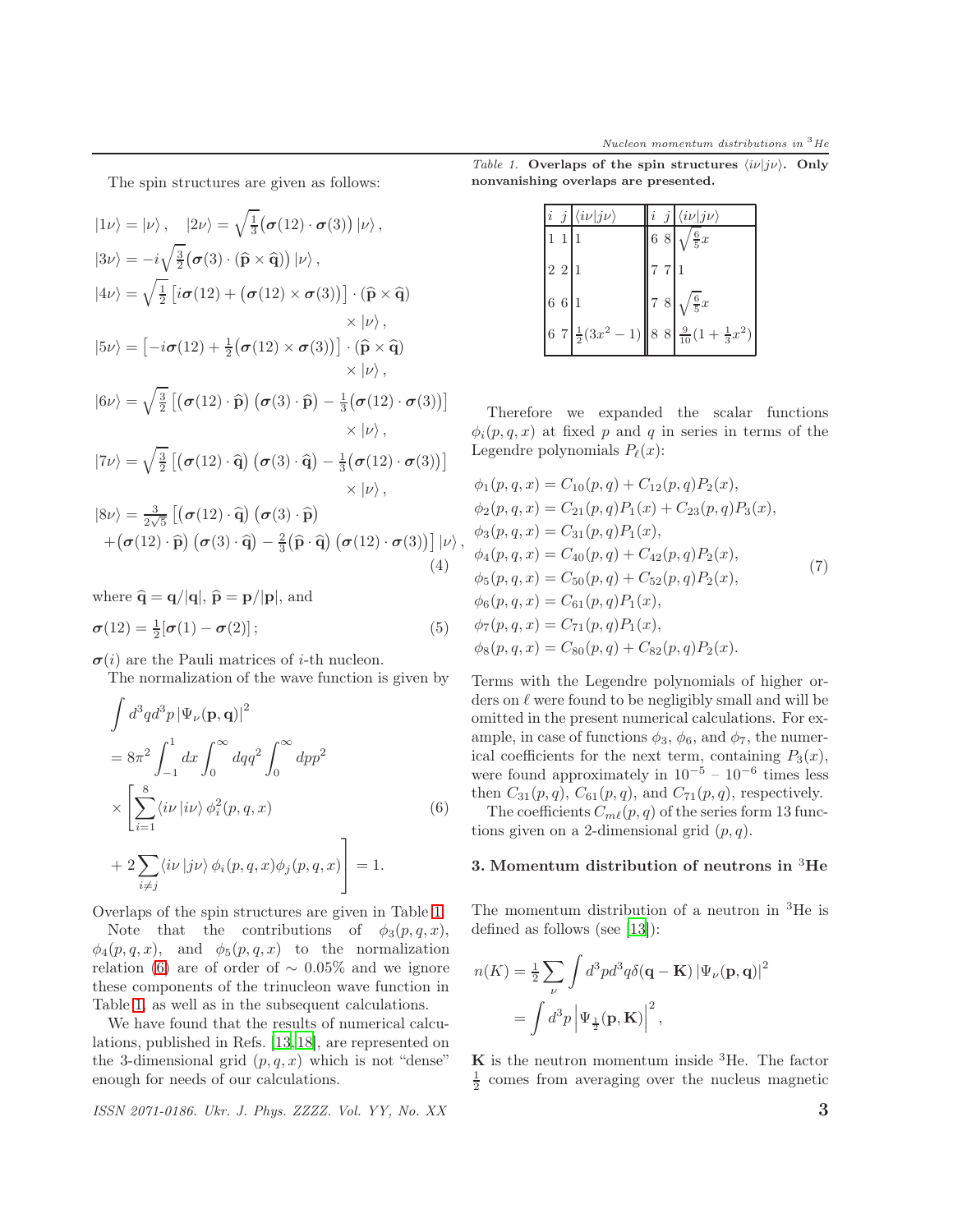

<span id="page-3-0"></span>Fig. 1. Momentum distribution of neutrons in <sup>3</sup>He calculated with 2N+3N interactions, AV18+U9 (thin solid line) and CDBN+TM (thick solid line). The results obtained with 2N interactions only (dashed and dot-dashed lines, for the Paris [\[21](#page-7-17)] and CD-Bonn [\[16](#page-7-14)] potentials, respectively) are taken from Ref. [\[19\]](#page-7-18). The squares and crosses represent the results of variational calculations [\[20\]](#page-7-19) obtained with the Urbana+U9 and Argonne+U9 interactions, respectively.

quantum numbers. Using the spin structures  $\langle i\nu|j\nu\rangle$ from Table [1,](#page-2-2) we get

$$
n(K) = 2\pi \int_0^\infty p^2 dp \int_{-1}^1 dx \, \rho_n(p, K, x), \tag{8}
$$

<span id="page-3-1"></span>where

$$
\rho_n(p, K, x) = \phi_1^2(p, K, x) + \phi_2^2(p, K, x) \n+ \phi_6^2(p, K, x) + \phi_7^2(p, K, x) \n+ \frac{9}{10} (1 + \frac{1}{3}x^2) \phi_8^2(p, K, x) \n+ (-1 + 3x^2) \phi_6(p, K, x) \phi_7(p, K, x) \n+ \sqrt{\frac{24}{5}} x [\phi_6(p, K, x) + \phi_7(p, K, x)] \phi_8(p, K, x).
$$
\n(9)

The resulting neutron momentum distribution,  $n(K)$ , for AV18+U9 and CDBN+TM together with the results of variational calculations from Ref. [\[20\]](#page-7-19), are shown in Fig. [1.](#page-3-0) We compare this result with calculations from Ref. [\[19\]](#page-7-18) obtained without 3N interactions. Good agreement between the results, obtained with and without 3N interactions, is obvious



<span id="page-3-2"></span>Fig. 2. Contributions of the main spin structures to the neutron momentum distribution in <sup>3</sup>He. Dashed line:  $(\phi_1)^2$ ; dot-dashed line: sum of contributions coming from  $(\phi_{2,6,7,8})^2$ and interference terms  $\phi_6\phi_7$ ,  $\phi_6\phi_8$ ,  $\phi_7\phi_8$ ; solid line: the result with all the terms taken into account.

for  $K \lesssim 250$  MeV/c and demonstrates that 3N interactions do not manifest itself in this region. At higher  $K$ , the contribution of 3N interactions becomes significant and dominates from  $K \sim 400$  MeV/c over the one from 2N interactions.

4 *ISSN 2071-0186. Ukr. J. Phys. ZZZZ. Vol. YY, No. XX*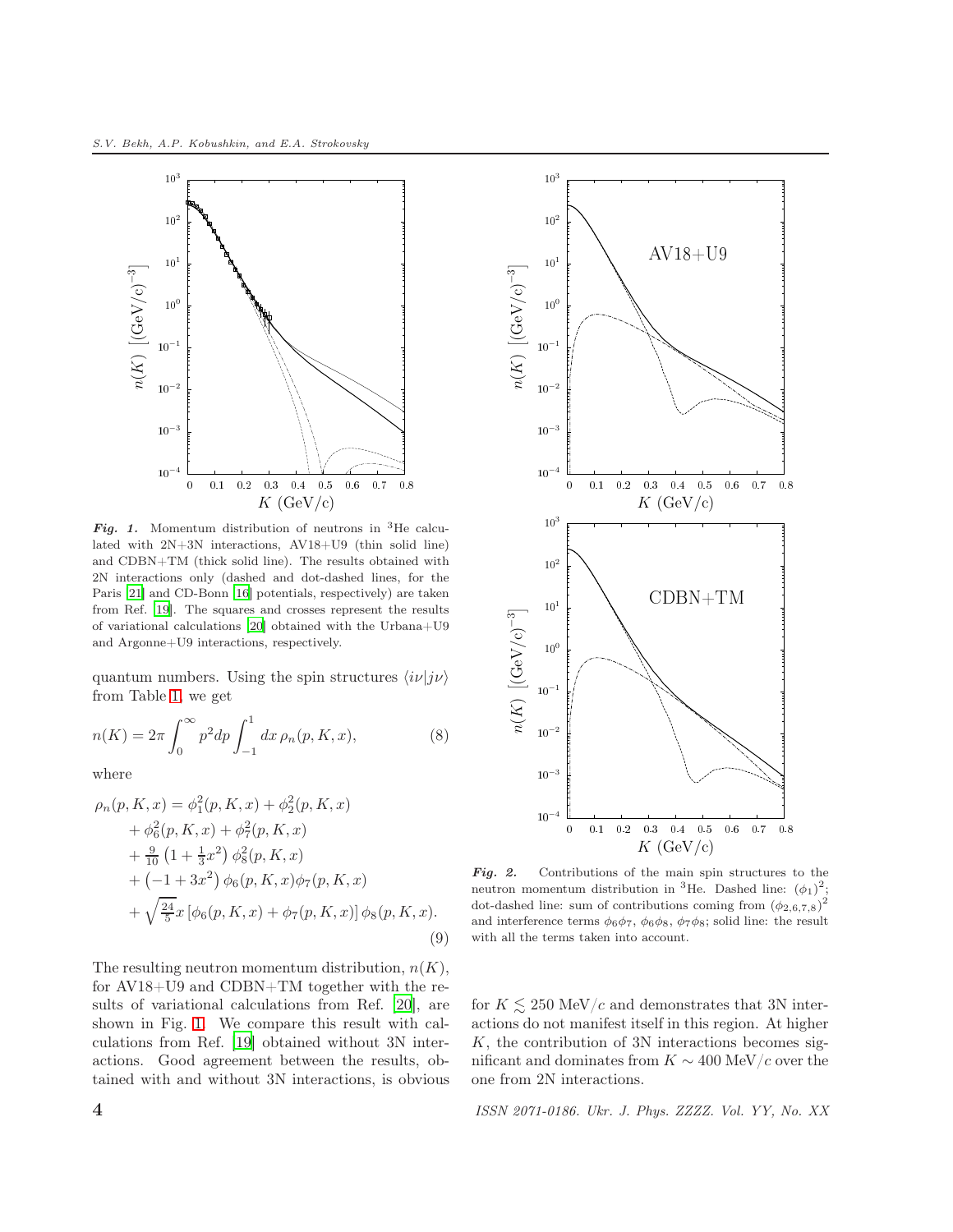The contribution of the most important term,  $(\phi_1)^2$ , and the sum of other terms in Eq. [\(9\)](#page-3-1) to the total momentum distribution are displayed in Fig. [2.](#page-3-2) It is worthwhile to note that contribution of the  $(\phi_1)^2$ term has a dip in the same region (near  $K \sim 450$  $MeV/c$ , where the similar dip appears in calculations without 3N interactions.

# <span id="page-4-0"></span>4. Momentum distribution of protons in  ${}^{3}$ He

The momentum distribution of protons in <sup>3</sup>He is given by

$$
n_p(K) = \frac{1}{2} \sum_{\nu} \int d^3p d^3q \left[ \delta(\mathbf{p}_1 - \mathbf{K}) + \delta(\mathbf{p}_2 - \mathbf{K}) \right] \times \left| \Psi_{\nu}(\mathbf{p}, \mathbf{q}) \right|^2,
$$
\n(10)

where  $\bf{K}$  is the proton momentum in <sup>3</sup>He and the factor  $\frac{1}{2}$  comes from averaging over the nucleus magnetic quantum numbers. Due to identity of the protons, this expression is reduced to

<span id="page-4-1"></span>
$$
n_p(K) = \sum_{\nu} \int d^3p d^3q \delta(\mathbf{p}_1 - \mathbf{K}) |\Psi_{\nu}(\mathbf{p}, \mathbf{q})|^2
$$
  
\n
$$
\equiv \sum_{\nu} \int d^3p d^3q \delta(\mathbf{p} - \frac{1}{2}\mathbf{q} - \mathbf{K}) |\Psi_{\nu}(\mathbf{p}, \mathbf{q})|^2
$$
  
\n
$$
= 2 \int d^3p d^3q \delta(\mathbf{p} - \frac{1}{2}\mathbf{q} - \mathbf{K}) \rho_p(p, q, x)
$$
  
\n
$$
= 32\pi \int_0^\infty dp p^2 \int_{-1}^1 d\cos\theta_p \rho_p(p, q, x),
$$
\n(11)

where  $\theta_p$  is angle between **p** and **K**, and

$$
\rho_p(p,q,x) = [C_{10}(p,q) + P_2(x)C_{12}(p,q)]^2
$$
  
+  $[P_1(x)C_{21}(p,q) + P_3(x)C_{23}(p,q)]^2$   
+  $P_1^2(x) [C_{61}^2(p,q) + C_{71}^2(p,q)]$   
+  $\frac{9}{10} (1 + \frac{1}{3}x^2) [C_{80}(p,q) + P_2(x)C_{82}(p,q)]^2$   
+  $(-1 + 3x^2) P_1^2(x)C_{61}(p,q)C_{71}(p,q)$   
+  $\sqrt{\frac{24}{5}}xP_1(x) [C_{61}(p,q) + C_{71}(p,q)]$   
×  $[C_{80}(p,q) + P_2(x)C_{82}(p,q)].$  (12)

In the final line of Eq.  $(11)$ , q and x are considered as functions of K, p, and  $\theta_p$ .

*ISSN 2071-0186. Ukr. J. Phys. ZZZZ. Vol. YY, No. XX* 5



<span id="page-4-3"></span>Fig. 3. Contributions of the main spin structures to the proton momentum distribution in <sup>3</sup>He. The notations are the same as those in Fig. [2.](#page-3-2)

<span id="page-4-2"></span>Using  $\mathbf{K} = \mathbf{p} - \frac{1}{2}\mathbf{q}$ , we get  $q = 2\sqrt{K^2 + p^2 - 2Kp\cos\theta_p},$  $x = \frac{p - K \cos \theta_p}{\sqrt{K^2 + p^2 - 2Kp \cos \theta_p}}.$ (13)

On the 2-dimensional grid, the integral over  $dp$  can be reduced to the sum  $\sum_{i=1}^{n_p} w_i$ , where  $w_i$  is an element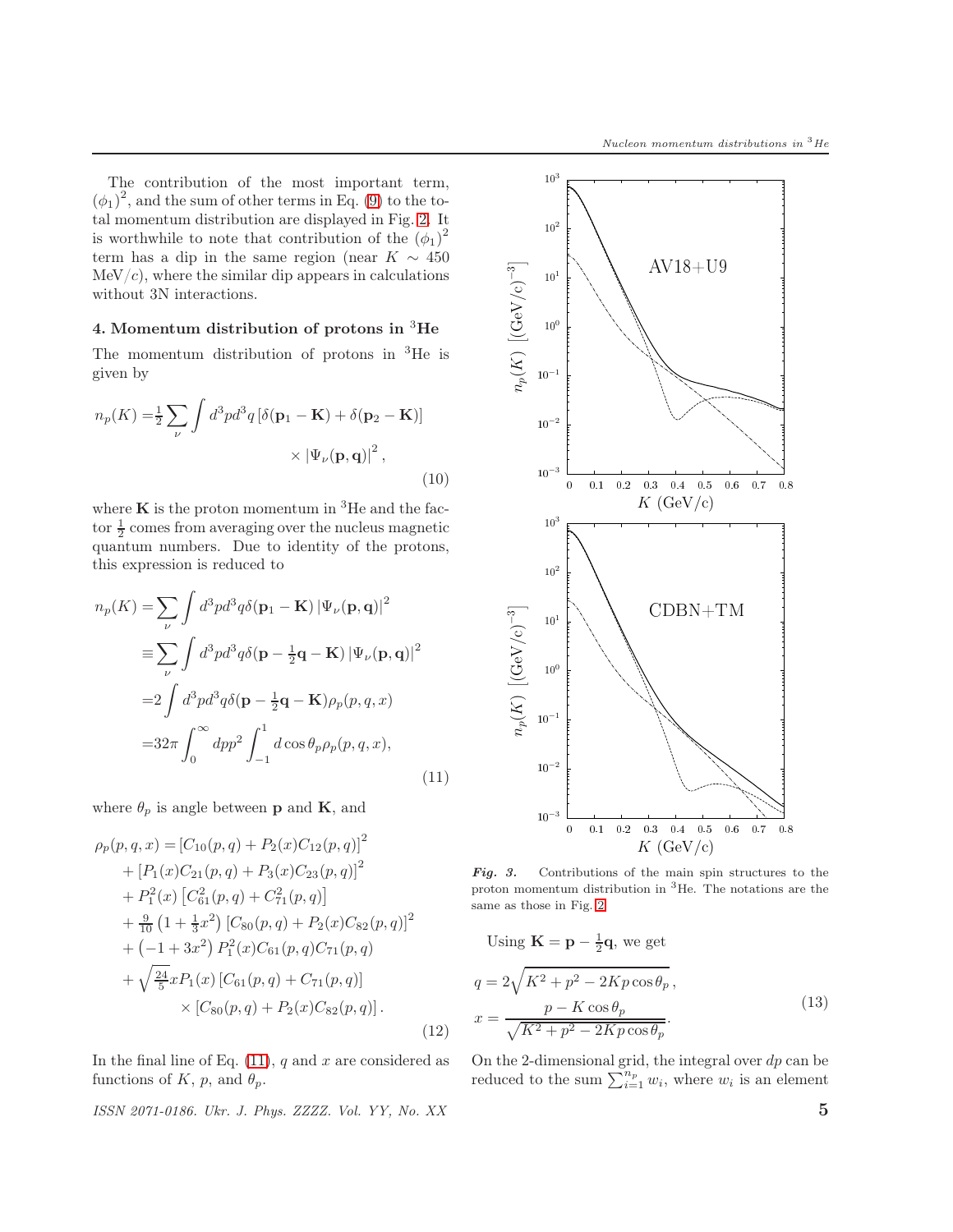

<span id="page-5-1"></span>Fig. 4. Momentum distribution of protons in <sup>3</sup>He calculated with 2N+3N interactions. The notations of the curves are the same as those in Fig. [1.](#page-3-0) Circles represent the empirical momentum distribution extracted from the experimental data [\[4](#page-7-3)]. Here,  $k$  is the LFD variable, as defined in Section [5.](#page-5-0)

on the grid  $(p, q, x)$ . In turn, the integral over  $d \cos \theta_p$ becomes

$$
\int_{-1}^{1} d\cos\theta_p P_{\ell'_1}(x) P_{\ell}(x) C_{m\ell_1}(q, p_i) C_{m'\ell'}(q, p_i). \tag{14}
$$

The variables x and q are defined by Eqs.  $(13)$ , therefore q cannot be on the grid  $(p, q, x)$ . Nevertheless, the functions  $C_{m\ell_1}(q, p_i)$  and  $C_{m'\ell'}(q, p_i)$  at fixed  $p_i$ , K, and  $\cos \theta_p$  can be obtained by a linear interpolation from their values given on the grid  $(q, p)$ .

The contribution of the spin structure 1 and sum of contributions coming from the spin structures 2, 6, 7, and 8 to the momentum distribution of protons in <sup>3</sup>He are displayed in Fig. [3.](#page-4-3)

### <span id="page-5-0"></span>5. Empirical momentum distribution

Here, we compare the calculated proton momentum distributions with experimental results extracted from the  ${}^{12}C({}^{3}He, p)$  breakup cross-section measured at  $p_{^3\text{He}} = 10.8 \text{ GeV}/c$  with the emission of the protonfragments at  $0^{\circ}$  [\[4](#page-7-3)].

#### 5.1. Empirical momentum distribution

To compare the calculated momentum distribution with experiment, it is necessary to establish a connection between the momentum  $\bf{K}$  (which is a theoretical quantity) and the measured proton momentum. In the non-relativistic case, it is of a common use to postulate that  $\mathbf{K} = \mathbf{k}^*$ , where  $\mathbf{k}^*$  is the proton momentum is the <sup>3</sup>He rest frame. But in the relativistic case, as that of the experiment [\[4\]](#page-7-3), it is incorrect.

The more adequate description has been suggested long time ago within the so-called "minimal relativization scheme". This approach was discussed in Ref. [\[19](#page-7-18)] in detail. Therefore, we recall only the main points here.

In the framework of this scheme, the momentum K is to be identified with the "relativistic internal momentum"  $\mathbf{k} = (\mathbf{k}_{\perp}, k_{\parallel})$ , which appears in the dynamics on the light front (LFD), instead of the nonrelativistic  $k^*$ . The LFD is often called as the "dynamics in the infinite momentum frame" (IMF). (The IMF is defined as a limiting reference frame, which is moving, with respect to the laboratory frame, in the negative z-direction with a velocity close to the speed of light.) In other words, it is the k variable corresponding to the variable  $K$  used in the previous sections. The important question is: "In which way the light-front variable  ${\bf k}$  is related to the measured momentum of a <sup>3</sup>He fragment?"

In the IMF dynamics, the wave function of a bound state is described in terms of two variables,  $\alpha$  and  $\mathbf{k}_{\perp}$ . Let us consider  ${}^{3}$ He as a (proton+2N) system with masses m and  $M_{2N}$  respectively; then  $\alpha$  and  $\mathbf{k}_{\perp}$  are defined by

$$
\alpha = \frac{E_p^{\text{lab}} + k_{\parallel}^{\text{lab}}}{E_{^3\text{He}}^{\text{lab}} + P_{\parallel}^{\text{lab}}}, \qquad \mathbf{k}_{\perp} = k_{\perp}^{\text{lab}}, \tag{15}
$$

where  $p = (E_p^{\text{lab}}, \mathbf{k}_{\perp}^{\text{lab}}, k_{\parallel}^{\text{lab}})$  and  $P = (E_{^3\text{He}}^{\text{lab}}, \mathbf{0}_{\perp}, P^{\text{lab}})$ are the proton and <sup>3</sup>He 4-momenta in the laboratory frame. In terms of  $\alpha$  and  $\mathbf{k}_{\perp}$ , the effective mass squared of the  $(p+2N)$  system becomes

$$
\mathcal{M}_{p+2N}^2 = \frac{\alpha m^2 + (1 - \alpha)\mathcal{M}_{2N}^2 + k_{\perp}^2}{\alpha(1 - \alpha)},
$$
\n(16)

and the longitudinal component of the k momentum is given by

$$
k_{\parallel} = \pm \sqrt{\frac{\lambda(\mathcal{M}_{p+2N}^2, \mathcal{M}_{2N}^2, m^2)}{4\mathcal{M}_{p+2N}^2} - \mathbf{k}_{\perp}^2},\tag{17}
$$

6 *ISSN 2071-0186. Ukr. J. Phys. ZZZZ. Vol. YY, No. XX*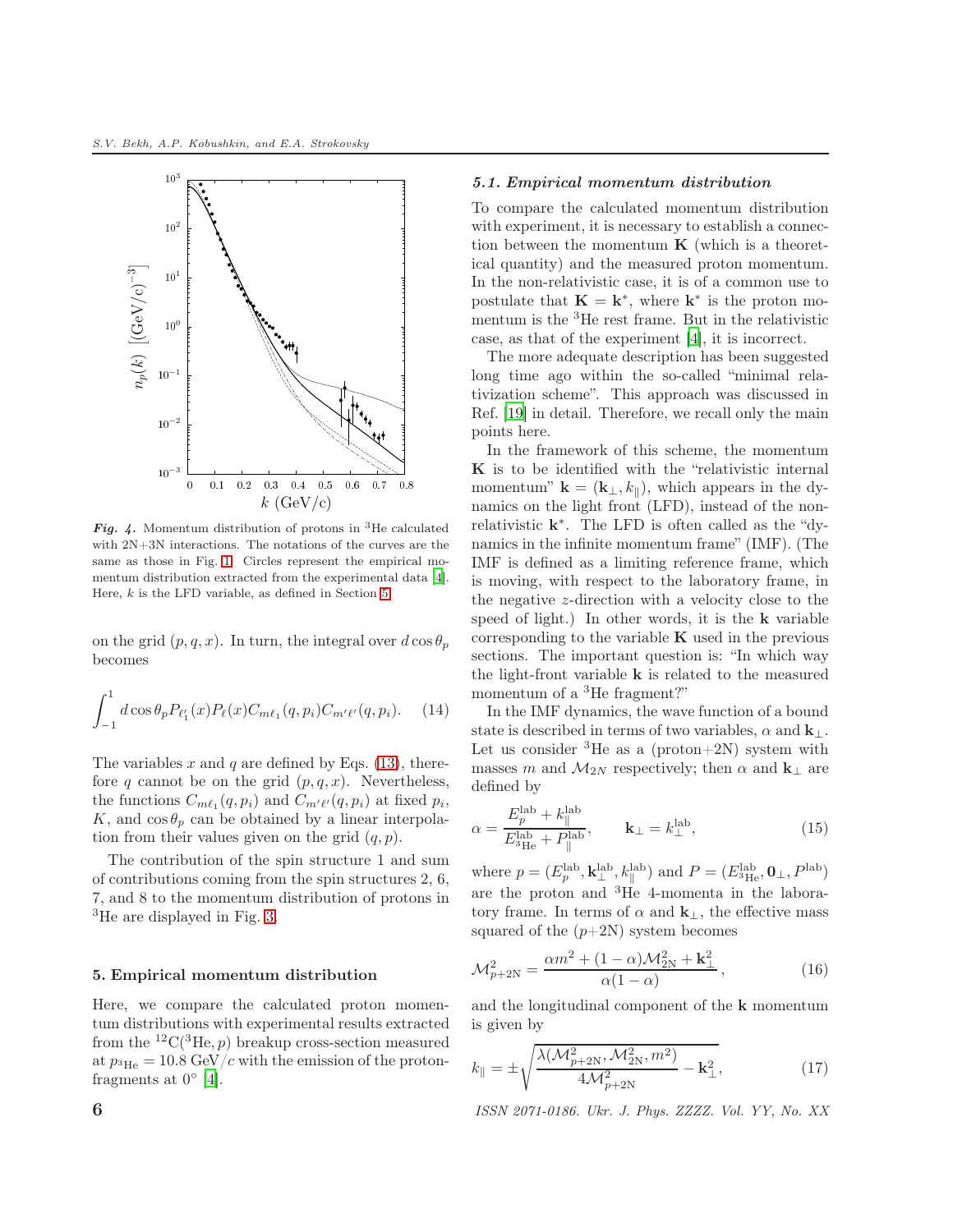where  $\lambda(a, b, c) = a^2 + b^2 + c^2 - 2ab - 2ac - 2bc$ . In Ref. [\[19\]](#page-7-18), it was argued that, because the mean momentum square in the pair  $\langle q^2 \rangle \ll m^2$ , one can take  $\mathcal{M}_{2N} \approx 2m$ .

From the kinematical conditions of experiment [\[4](#page-7-3)], it follows that  $\mathbf{q}_{\perp} = 0$  and  $\mathbf{k}_{\perp} = 0$ . In this case, the signs " − " and " + " are chosen for  $\alpha < \frac{1}{3}$  and  $\alpha > \frac{1}{3}$ , respectively; the IMF momentum k is reduced to the momentum **k**<sup>\*</sup> for  $\alpha \approx \frac{1}{3}$ .

The integral

$$
\int d^3k n_p(k)
$$
\n
$$
= \int_0^1 d\alpha \int d^2k_\perp \frac{\varepsilon_p(k)\varepsilon_{2N}(k)}{\alpha(1-\alpha)\mathcal{M}_{p+2N}^2} n_p(k) = 2, \qquad (18)
$$
\n
$$
\varepsilon_p(k) = \sqrt{m^2 + k^2}, \qquad \varepsilon_{2N}(k) = \sqrt{\mathcal{M}_{2N}^2 + k^2}
$$

gives the number of protons in <sup>3</sup>He, and the following expression can be considered as the relativized momentum distribution of protons in <sup>3</sup>He:

$$
n_p^{\text{rel}}(\alpha, \mathbf{k}_{\perp}) = \frac{\varepsilon_p(k)\varepsilon_{2N}(k)}{\alpha(1-\alpha)\mathcal{M}_{p+2N}^2} n_p(k). \tag{19}
$$

After that, in the framework of the IMF dynamics, the invariant differential cross-section of the  $A(^{3}He, p)$ breakup is given by

<span id="page-6-1"></span>
$$
E_p \frac{d^3 \sigma}{dp_p} = f_{\text{kin}}^{(p)} \sigma_d (1 - \alpha) n_p^{\text{rel}}(\alpha, \mathbf{k}_{\perp}),
$$
  

$$
f_{\text{kin}}^{(p)} = \frac{\lambda^{\frac{1}{2}} (W, \mathcal{M}_{2N}^2, M_A^2)}{2 \alpha M_A P},
$$
 (20)

where  $W$  and  $M_A$  are the missing mass squared and the mass of the target nucleus, respectively; the  $\sigma_d$ factor plays the role of a normalization factors.

Equation [\(20\)](#page-6-1) can be used to extract the proton momentum distribution in <sup>3</sup>He.

It is clear that this equation was derived in the framework of the impulse approximation. Nevertheless, one may expect that the momentum distribution extracted from experimental data effectively includes effects beyond the impulse approximation, in particular, coming from the quark structure of  ${}^{3}$ He. Therefore it was called in Ref. [\[19](#page-7-18)] as "empirical momentum distributions" (EMD) of the protons in  ${}^{3}$ He.

*ISSN 2071-0186. Ukr. J. Phys. ZZZZ. Vol. YY, No. XX* 7

#### 5.2. Comparison with experiment

In Fig. [4,](#page-5-1) we compare results of our calculations for EMD extracted from data [\[4](#page-7-3)], as well as with the calculations of Ref. [\[19](#page-7-18)], based on 2N interactions only.

There is rather good agreement between calculations and EMD data at  $k \le 250$  MeV/c. At very small k ( $\leq 50$  MeV/c) an enhancement of EMD data over theoretical curves is as obvious for the <sup>3</sup>He case as it was for the deuteron data. This effect may be naturally explained as a result of contributions of the Coulomb interaction to the breakup with the registration of a charged fragment at zero emission angle. Note that a similar enhancement takes place also in EMD of protons in a deuteron, extracted from data on the  ${}^{12}C(d, p)$  breakup [22]. The results of calculations published in Ref. [\[23](#page-7-20)] and based on the Glauber-Sitenko model support the interpretation of this enhancement in the momentum distribution of protons in a deuteron as a manifestation of the Coulomb interaction. Of course, the final state interaction also might be significant in the region of small  $k$ . In case of the deuteron breakup, this effect was (in part, at least) taken into account in Ref. [\[23\]](#page-7-20).

From the comparison of our results with EMD data under discussion, as well as with results published in Ref. [\[19](#page-7-18)] at  $k > 250$  MeV/c, the following conclusions can be drawn:

- There is rather visible qualitative disagreement between the calculations and EMD of protons in  ${}^{3}$ He.
- Contribution of 3N interactions becomes significant in the  $k > 250$  MeV/c region, but cannot explain completely the disagreement between the data on EMD of protons and calculations based on 2N interactions only.
- Version of the <sup>3</sup>He wave function based on the CDBN+TM potential looks more preferable than the version based on the AV18+U9 potential, because the latter strongly overestimates the existing EMD data at very high momenta (above 600 MeV/ $c$ ).

#### <span id="page-6-0"></span>6. Conclusions

The momentum distributions of neutrons and protons in <sup>3</sup>He have been calculated, by using the so-called "operator" form for the description of the 3N system.